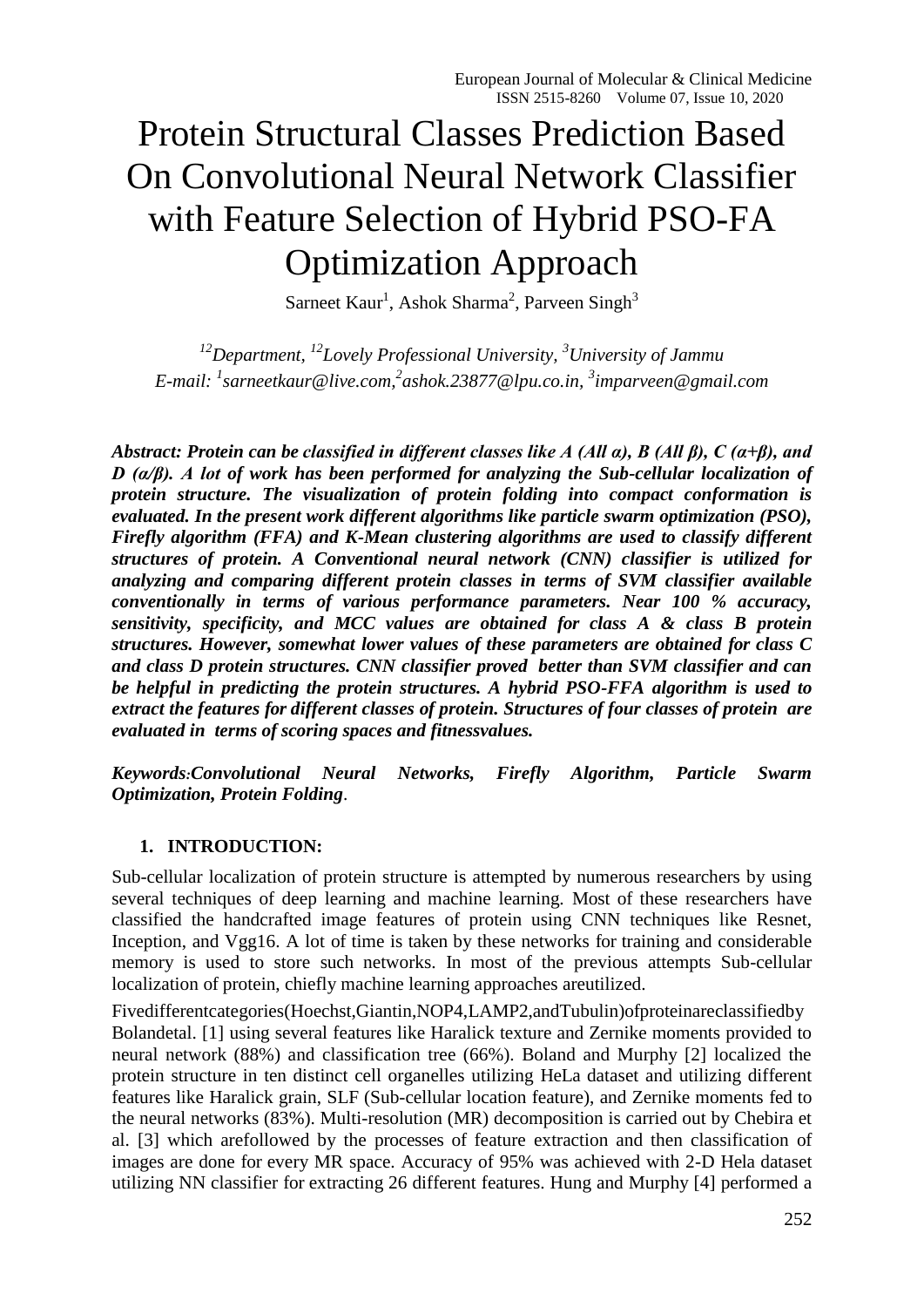European Journal of Molecular & Clinical Medicine ISSN 2515-8260 Volume 07, Issue 10, 2020

comparison offivedifferent techniques ofML and observed that Ada boost technique of optimization of neural networksfor 2D Hela images provides 88.2% accuracy. Nanni andLumini[5] obtained 85% accuracy with Hela dataset utilizing SVM technique on Invariant digital patterns. Although the problem of protein localization wastackled successfully usingmachine learning methods for extracting discriminate features from different images. Litjens et al. [6] emphasized that the tendency of relating CNN for classifying microscopic descriptions is growing by the years. Different steps of feature extraction are reduced using deep learning and system is allowed to learn features of image by itself. Kraus et al. [7] utilized elevenlayers CNN model (DeepLoc) to classify budding yeast cell images of proteome into fifteen different categories and achieved 84% accuracy. Parnamaa and Leopold [8] trained neural network (DeepYeast) for classifying fluorescent protein with sub-cellular localization and achieved 91% accuracy. Liimatainen et al. [9] trained a Full Convolutional Network (FCN)to detect protein in thirteendifferent cell organelles for Human Protein. Xiao et al. [10] utilized transfer learning to classify deep yeast protein images for depicting ten different classes. Eleven layers of Vgg and Resnet were trained and accuracy of 87% and 88% was obtained for these two datasets respectively. Pre-trained networks such as InceptionV3, ResNet50, and InceptionResnetV2 by were applied by Kensert et al. [11] for classifying mechanism of action datasets with 95-97% accuracy. Thus organelle proteome was efficiently classified by CNN. Training of CNN can be performed using fine-tuned or scratch as per database size. Human protein can be easily classified into major cell compartments. There are limited cell organelles and classified for obtaining single cellimages.Machinelearningandfeatureextractiontechniquesareusedtoobtaintheexcellentresults .Results can be be further improved using image resizing and cropping. But for protein structure learning, only a few CNN models are used till date.

#### *Native Conformations of Proteins:*

Proteins are considered as molecular instruments that are used to express genetic information. Protein iscreated by human body using datareceived from human Deoxyribonucleic Acid (DNA) that is composed of linear chain of deoxyribo nucleotides. DNA codes are used for producing a protein with respective linear chain of amino acid. This resulted into folding of protein into a meticulous 3D shape which is called as native conformation. 3D structure of protein also called as conformation is accountable directly for its operation [12]. Basically, proteins are created from naturally-occurring similar sets of twenty amino acids. From these different combinations, a cell can be used to produce proteins with remarkably different activities and properties [13]. On the basis of their side chain properties there are five main classes of amino acids: (1) hydrophobic (water-hating or non-polar); (2) hydrophilic (waterliking or polar); (3) aromatic; (4) negatively charged; (5) and positively charged [13]. Protein's shape is specified by sequence of its amino acid. To obtain an accurate protein foldan important role is played by cellular environment. The shape of protein can be determined by the hydrophobic force of clusters. Alberts et al. [14] described that hydrophobic molecules of protein are liable to be enforced together in aliquid environment so as to minimize the effect of hydrogen-bonded networks ondifferent molecules of water. So, non-polar side sequences in proteins tend to bunch in the inside of molecule, whereas the polar groups are likely to be arranged outside of molecule. Therefore, hydrogen bonds can be formed with combination of water and polar molecules of protein. Figure 1 provides an illustration of how protein is folded into its compact conformation.It is noted that hydrophobic core regions are established in the inside of protein whereas hydrophilic amino acidiswrapping the interiorhydrophobicacid.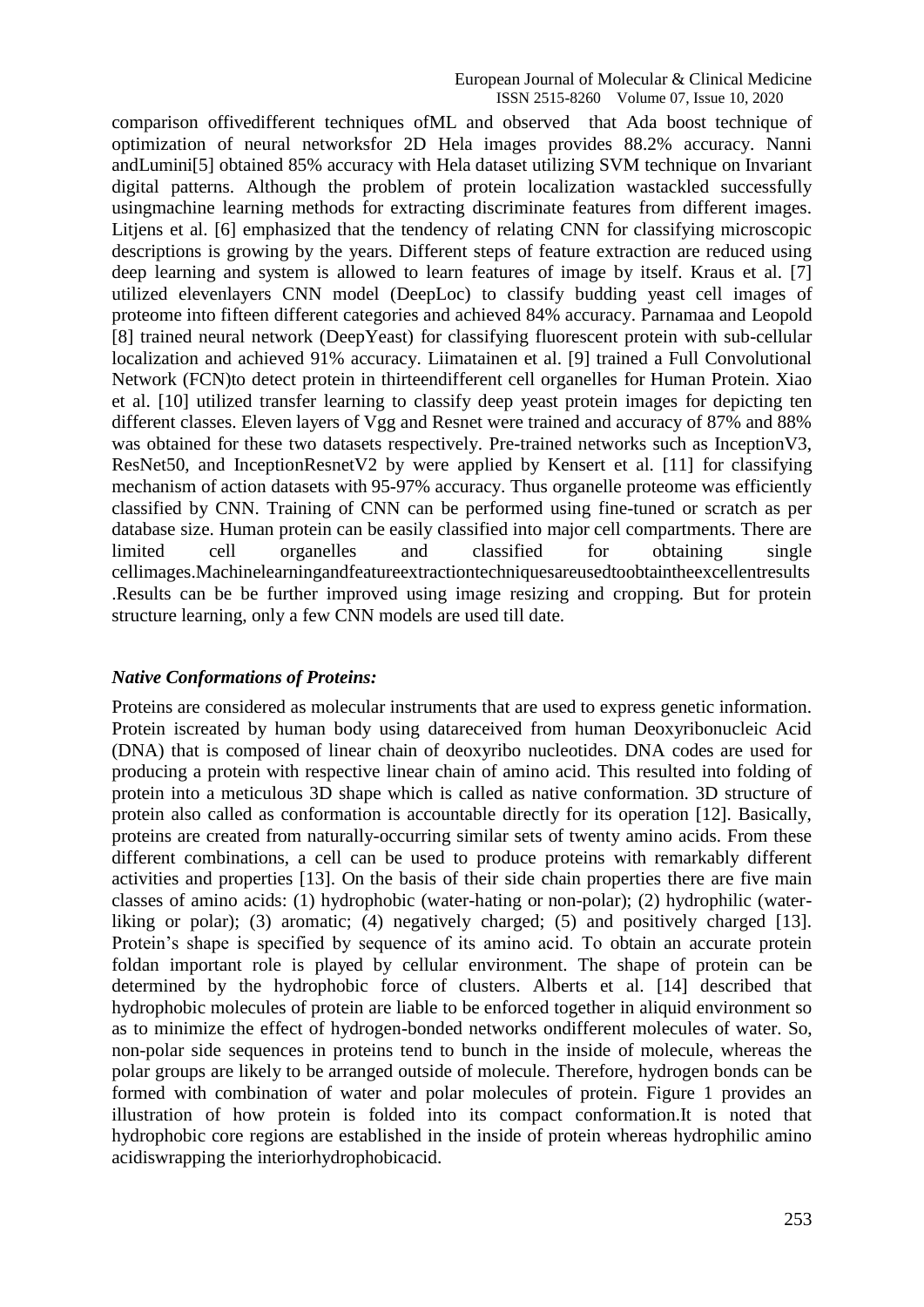

Fig. 1 Visual Representation of Protein Folding into a Compact Conformation

Currently, there are two main methods for predicting the neighboring 3D structures for protein, i.e. using an X-Ray Crystallographer (XRC) and a Nuclear Magnetic Resonance (NMR). Although, XRC is a costly technique with respect to time and economy, yet during the crystallization process of protein, problem can occur, and there is a possibility that the final conformation obtained may not be the native one. NMR is a most recent method to predict the protein structure and is not restricted to the number of molecules to be crystallized. However as with the case of XRC, NMR also presents a small amount of uncertainty in predicting the 3D protein structure. Furthermore, significant human efforts as well as vastly equipped laboratories are required in both the processes. In the current scenario, studies are involved in silico methods for predicting the native protein structure withan aim for reducing the gap between sequence and structure, the economic cost and time efforts. The PSP is a problem to find the protein's native structure, with a knownsequence of several amino acids [13, 15]. Computational methods are approaching the PSP are divided into three major categories: (1) comparative modeling or homology, (2) ab-initio, and (3) fold recognition or threading.

#### **2.METHODOLOGY:**

1. In first step dataset information is extracted from excel of 25PDB dataset. After this pre-processing of data is performed where dataset is refined and then training and testing modules areseparated.

2. In the second step sequence alignment is applied to a secondary proteinstructure.

3. Next feature selection technique is applied to a secondary protein structure.A hybrid model using PSO and Firefly optimization is utilized for feature selection. It helps in selecting the best attribute of secondary structure of protein and improving the system accuracy and reducing the timecomplexity

4. In the fourth step the CNN layer is initialized for training of CNNmodel.

5. After initialization of CNN, itis trained with different classes of proteins and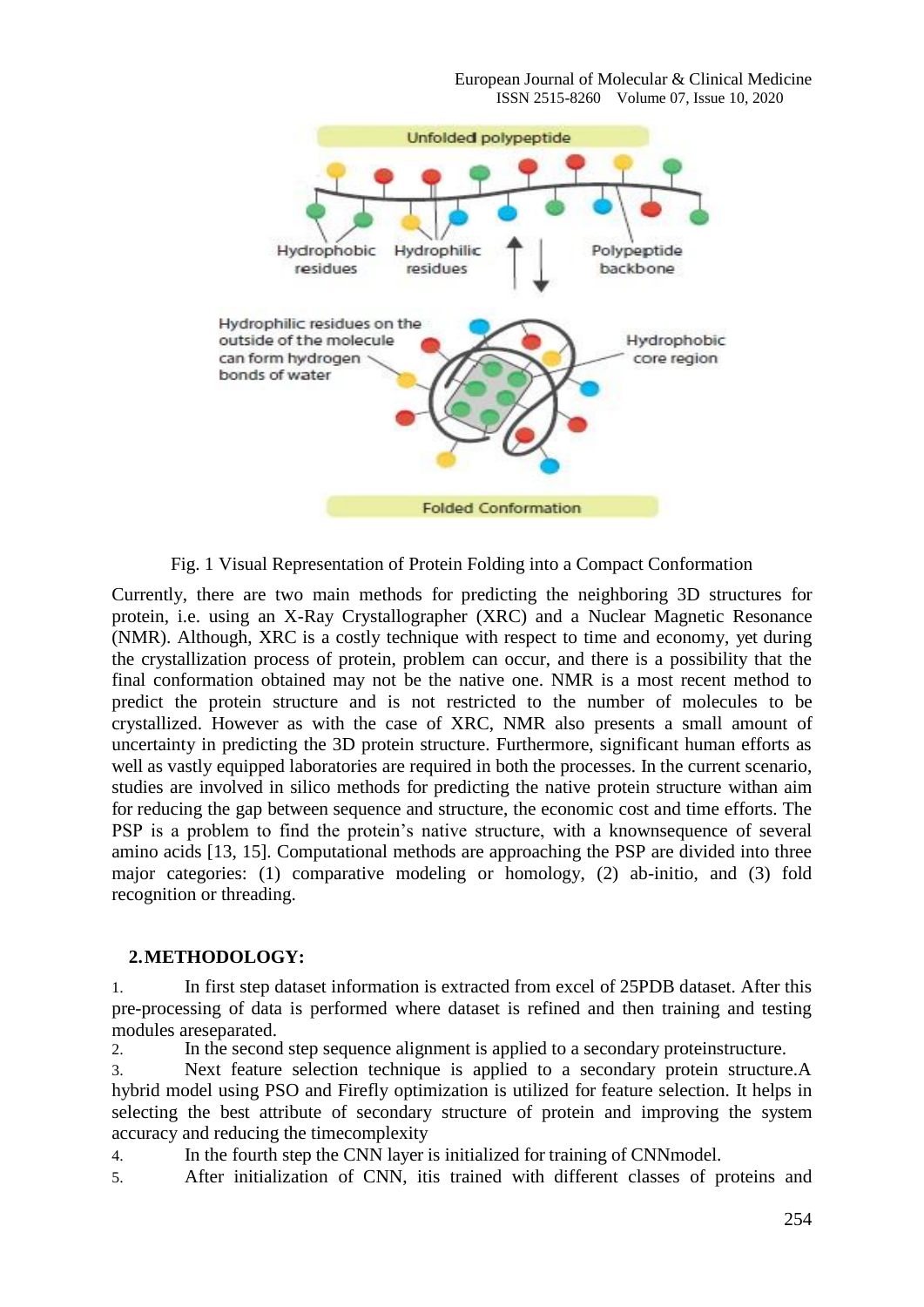secondary structure of protein ispredicted.

6. In the last step parameter performance of projected CNN model isassessed.

Different training options for CNN models are highlighted in Table 1. Matrices like Max Epochs, Learn Rate Drop Factor, Initial Learn Rate, Learn Rate Drop time, , and Mini Batch Size are used to train the currently utilized CNN model.

| Sr.No.         | <b>Training Option</b> | <b>Parameter Value</b> |
|----------------|------------------------|------------------------|
|                | Max Epochs             | 100                    |
| $\overline{2}$ | Learn Rate Drop cause  |                        |
| B              | Learn Rate Drop Time   |                        |
| 4              | Initial Learn Rate     | 0.001                  |
| 5              | Mini Batch Size        |                        |

|  |  |  | Table 1: Hypermeters for Model Tuning |  |  |  |
|--|--|--|---------------------------------------|--|--|--|
|--|--|--|---------------------------------------|--|--|--|

## **FLOWCHART**

In this section, the flowchart of present study is shown in Figure 2 and its various components explained below.



Fig. 2 Flowchart of the Present Study

Firefly algorithm(FFA)

A [Firefly algorithm i](https://www.sciencedirect.com/topics/engineering/firefly-algorithm)s proposed by X-S Yang is inspired by nature, multimodal [metaheuristic](https://www.sciencedirect.com/topics/computer-science/metaheuristic-algorithm)  [algorithm a](https://www.sciencedirect.com/topics/computer-science/metaheuristic-algorithm)nd is based on blinking performance of fireflies [16]. Unique tiny rhythmic flashes are produced by every species of fireflies and the process of producing flashes is called as [bioluminescence. F](https://www.sciencedirect.com/topics/materials-science/bioluminescence)irefly algorithm is designed on the basis of three ideal principles: (i) as all fireflies are having the unisex nature, so a firefly can be attracted toward another firefly in spite of their sex factor. (ii) [Attractiveness i](https://www.sciencedirect.com/topics/engineering/attractiveness)s directly related to the luminance level of the fireflies, therefore the less bright firefly is always attracted by a bright firefly. (iii) An objective function is used to calculate the brightness level in a firefly [17]. Brightness and attractiveness are directly proportional to distance, so if the distance is increased then both these properties are decreased [\[18\]. I](https://www.sciencedirect.com/science/article/pii/S2215098615001007#bib0295)f any firefly does not find another firefly in its surrounding space,thenitsmovementwillberandominanydirection.Flashinglight isthemainpropertyinafireflyalgorithm [\[19\]](https://www.sciencedirect.com/science/article/pii/S2215098615001007#bib0320) that is accountable for attracting the neighboring fireflies. Firefly can charge and discharge its light at regular interval, thus they are having an oscillatory behavior. Generally, fireflies stay mostly active for the period of the night times of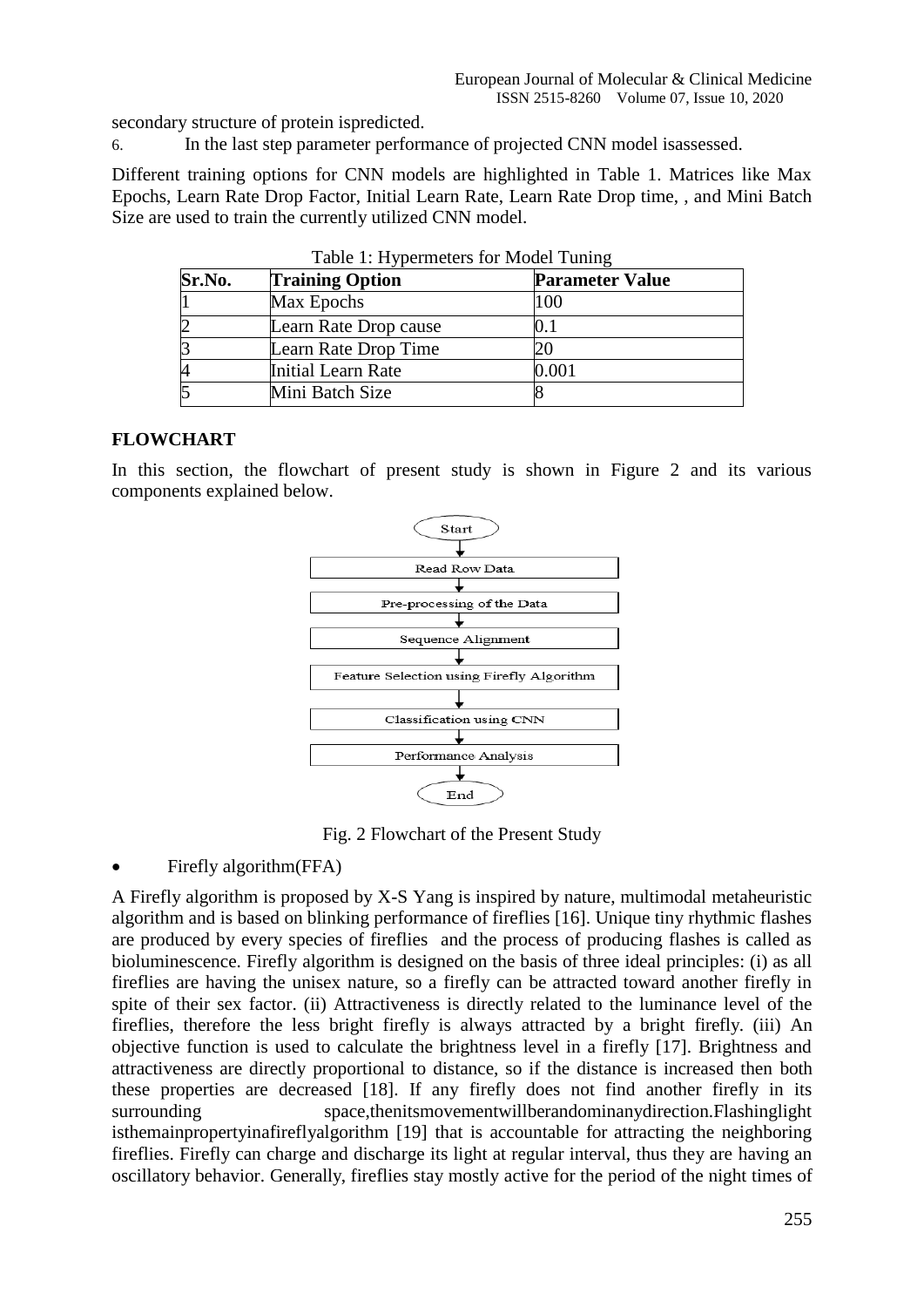summer season [\[20\]. W](https://www.sciencedirect.com/science/article/pii/S2215098615001007#bib0325)hen any firefly comes in contact witha neighboring firefly, mutual coupling is occurred between both the fireflies. Any male firefly tries to attract the neighboring female firefly through its signals [\[21\].I](https://www.sciencedirect.com/science/article/pii/S2215098615001007#bib0340)n response to these signals by male firefly, the female firefly discharges its flashing lights. Consequently, distinct illuminating patterns of male as well as female fireflies are produced to encode the information like sex and identity of the species [\[22\]. G](https://www.sciencedirect.com/science/article/pii/S2215098615001007#bib0350)enerally, a female firefly can be more attracted towards any male firefly with brighter illuminating light. Blinking intensity is inversely proportional to source distance of fireflies. In some unique cases, a female firefly is unable to differentiate between the weakest and strongest flash, which are generated by a distant or neighboring male firefliesrespectively.

Table 2 Firefly Algorithm

Step-1: Generate initial population of fireflies X randomly.  $X = \{w_1, w_2, \ldots w_n\}$ Step-2: Compute the brightness of each firefly by using objective function  $f(w_i)$  as  $B = {B_1, B_2,...B_n} = {f(w_1), f(w_2),...f(w_n)}.$ Step-3 : Set light absorption coefficient  $\gamma$ . Step-4 : While ( $t \leq max iteration$ ) For  $i=1$  to  $n$ For  $j=1$  to  $i$ If  $(I_i > I_i)$ Move firefly i to firefly j by using eq. (6). End if Attractiveness varies with distance r via  $\exp(-\gamma r^2)$ . Evaluate new fireflies and update brightness. End for End for  $t = t+1$ End while Step-5: Rank fireflies according to their fitness and find the best one. Step-6: If Stopping criteria is reached, then go to step-7. Else go to step-4. Setp-7 : Stop.

A firefly's brightness can be established by an objective function. Firefly attractiveness directly depends on light intensity perceived by neighboring fireflies; variation in attractiveness  $(\beta)$  can be defined with respect to distance  $(r)$ , and is provided by relationships in equation 1 as

$$
=\beta e^{-\gamma r^2} \qquad (1)
$$

Here  $\beta$ () is the attractiveness value at distance r = 0. A particular firefly's movement towards a brighter firefly 'i' can be determined by equation 2 as:

$$
xt^{t+1} = xt + \beta e^{-\gamma r^2} \dot{i}(xt - xt) + \alpha \tag{2}
$$

In equation 2, second term is because of attraction. Last term is because of randomizationand  $\alpha$ tis the parameter of randomization, also ∈<sup>t</sup>is a vector with all the numbers as random which is drawn using Gaussian distribution function at any time(t). The case with  $\beta$  ()= 0 is considered as a random walk. Additionally, randomization parameter  $\alpha$ <sub>r</sub>can be expanded to other distribution functions like L´evy flight function.

### **Particle Swarm Optimization (PSO) Algorithm**

PSO is based on a meta-heuristic principle of swarm optimization. A set of prospective solutions are used by PSO which are called as particle swarm for solving optimization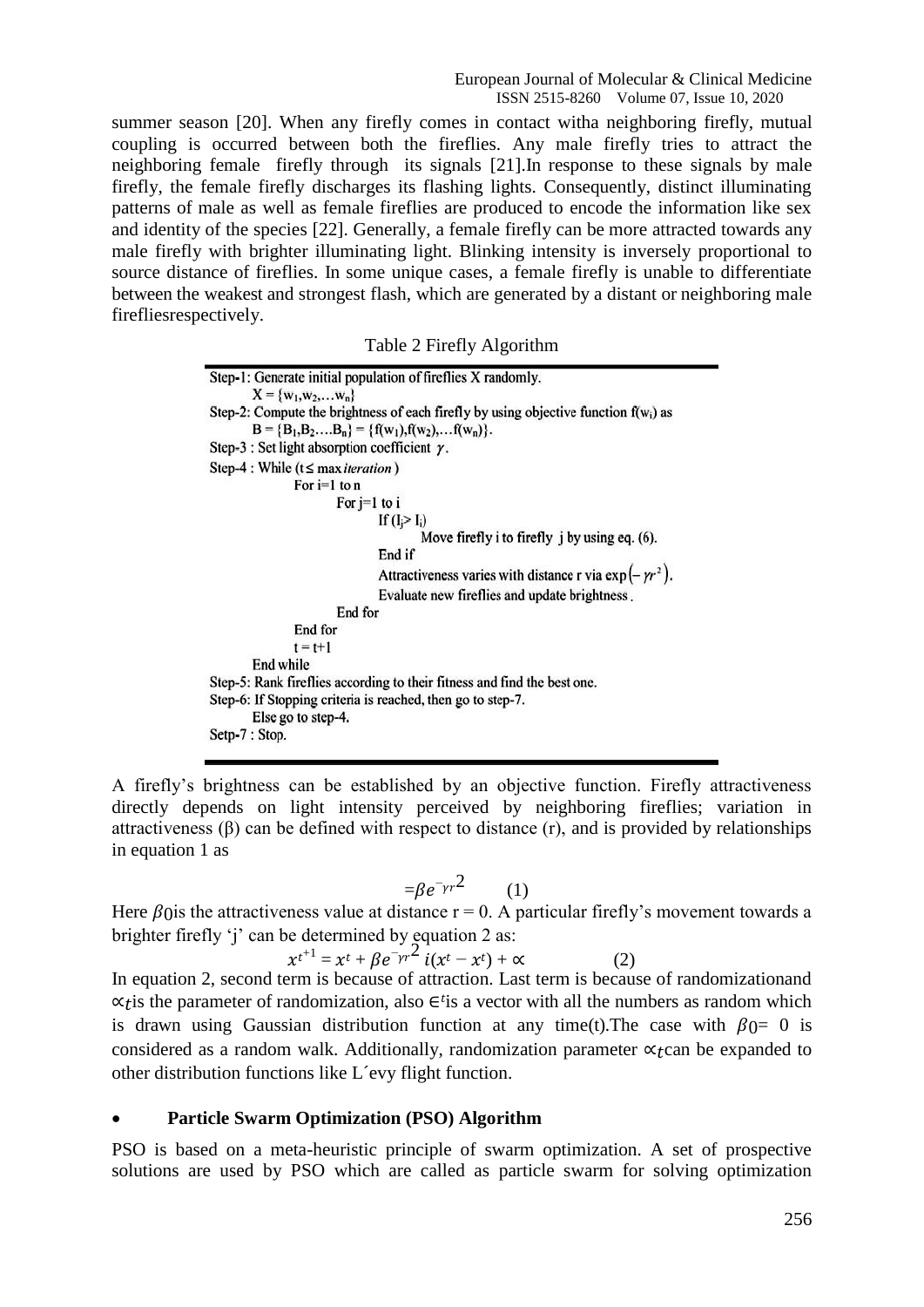problems. Firstly, PSO is applied for solving continuous optimization problem and later on it is adapted for solving binary as well as discrete optimization domains. Particles normally fly in the setback area, where they search the high valuesolutions. These particles commune with oneanother in a mutual searchattempt. Combined swarm intelligence is the main driving force in PSO, which prove its success in handling numerous difficult problems.

The process of searchingis started when a swarm of particles are scattered randomly in thesearch area. After every iteration, particle adjustsits position (*p*)andvelocity (*v*)utilizing information collected by it or received byits neighbors. Theequation for velocity and positionof particle swarms with present particle states (*v'*and *p'*):

$$
v = \omega v' + R_1 (p_p - p') + R_2 (p_g - p')
$$
\n(1)

Here ' $\omega$ 'controls the particle's inertia. The  $p_p$  is best position obtained by particle, <sub>and</sub> $p_q$  is the best positionobtained by its neighbors. The  $R_1$  and  $R_2$  are homogeneously distributed randomvariables that load the learning resources.

#### **CNN CLASSIFIER**

CNNarchitecture used to map the protein chains into folds and is provided in [3.](https://www.ncbi.nlm.nih.gov/pmc/articles/PMC5905591/figure/btx780-F1/) It consists of totalfifteen layers including one input layer, ten convolution layers, one pooling layer, one hidden layer, and one flattening layer. Softmax function is utilized and applied to the output layer nodes for predicting the fold probability of proteins. Positional information of protein sequences is represented by  $L \times 45$  input numbers of a protein sequence having variable length L. CNN network accepts variable sequence protein features as input, that are changed into hidden features using ten hidden layers of CNN. Two windows of size 6and size 10 are used. CNN can alternate between the pooling and convolution layers and the output can be available at fully connected layers which include nonlinear classifiers, like Softmax classifier, used to estimate the condition probability for each class. Nonlinearity is introduced in CNNs by using rectified linear units (ReLU) which is an activation function with nonlinear transformations resulting into 10 x L hidden features.



Fig. 3The Architecture of Convolutional Neural Network (CNN) for Fold Classification

#### **PERFORMANCEEVALUATION**

For evaluating the quality of classification, four different parameters are used frequently, which include individual sensitivity (denoted as 'Sens'), specificity (denoted as 'Spec'), Matthew's correlation coefficient (denoted as 'MCC'), and overall accuracy (denoted as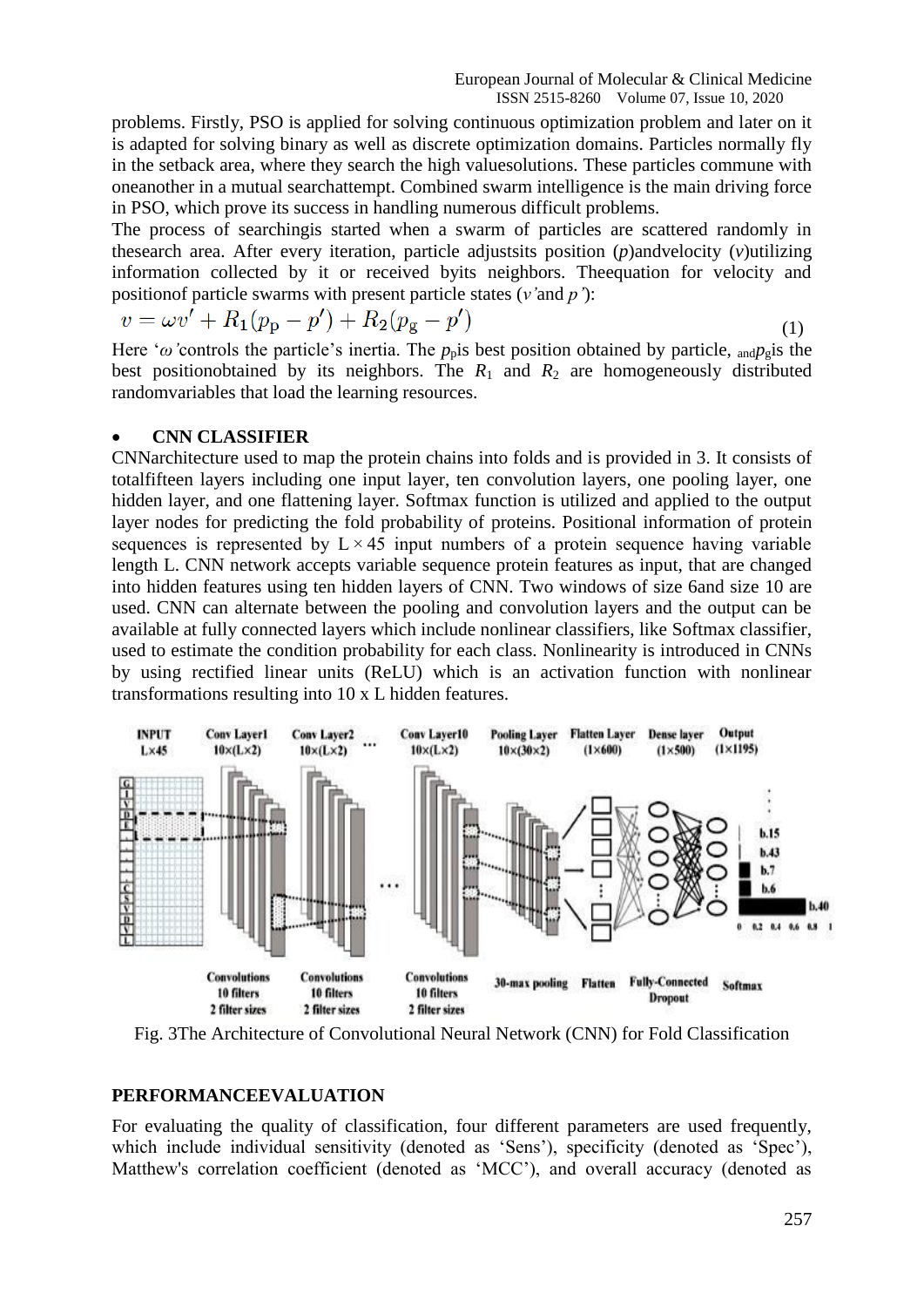OA)for each structural class over entire dataset. Equations (3-6) are used to represent theseparameters.

$$
Sens \frac{-TP_i}{r} - \frac{TP_i}{r} \tag{3}
$$

$$
Spec_i = \frac{TN_i}{N} \tag{4}
$$

$$
OA = \frac{\sum_{j} TP_j}{\sum_{i} \left( CP_j + TP_j \right) \left( TP_j + FN_j \right) \left( FP_j + TN_j \right) \left( TN_j + FN_j \right)}
$$
\n
$$
OA = \frac{\sum_{j} TP_j}{\sum_{i} |C_i|} \tag{6}
$$

Where C<sub>j</sub> is the structural class, TP<sub>j</sub> is true positives, TN<sub>j</sub> is true negatives, FP<sub>j</sub> is false positives, and FNj is false negatives.

#### Scoring Space and Winning Path **Scoring Space and Winning Path**  $\frac{1}{2}$  $10$  $18$  $\overline{\mathcal{L}}$  $16$  $\overline{20}$  $14$  $40$  $30$  $12$ Sequence 2 Sequence<sub>2</sub>  $40$ 6ſ  $10<sup>10</sup>$  $\cdot$  50  $8<sup>C</sup>$ 60  $70$ 100 80  $12C$ 90  $10$  $20$  $30$  $^{40}$ 50 60  $70$ 80  $90$  $\overline{20}$  $40$ 60 80  $100$  $120$ Sequence 1 Sequence 1

# **3.RESULTS &DISCUSSIONS**

**Fig. 4(a): Scoring space for ClassAProtein Fig. 4(b): Scoring space for Class BProtein**

Figures 4(a-d) provides the scoring spaces for protein structures of Class A, B, C, and D. Scoring spaces are heat maps used to displaying the best score for the entire the fractional alignments of both sequences. Best score is represented by a pair of two subsequences i.e. Seq1 (s1:n1) and a Seq2 (s2:n2). Here n1 is the position of Seq1, n2 is a position of Seq2, s1 is a Seq1 position ranging between 1:n1, and s2 is a Seq2 position which is ranging between



**Fig. 4(c): Scoring space for ClassCProtein Fig. 4(d): Scoring space for Class DProtein**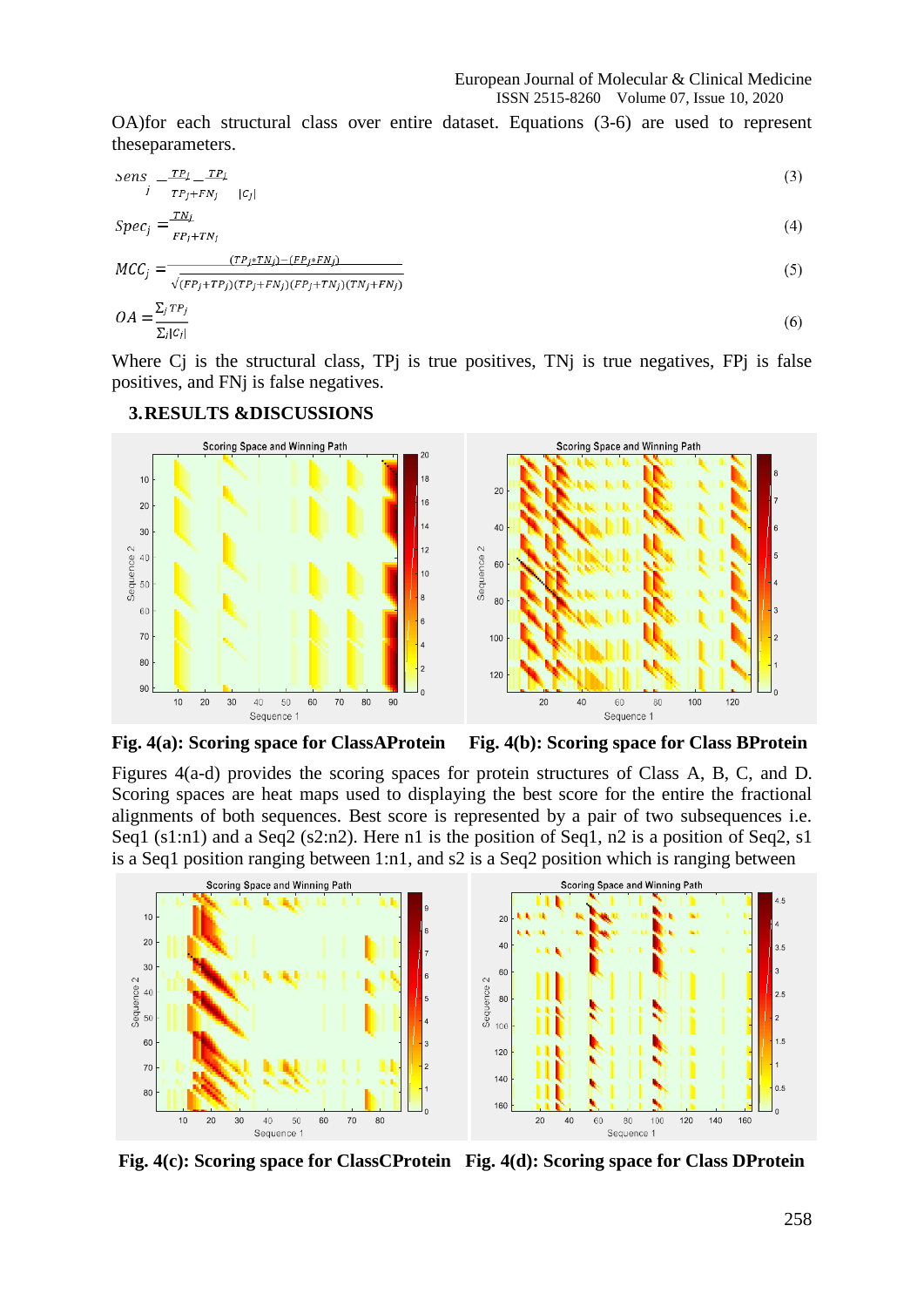1:n2. The best score fora pair of definite sub-sequence is calculated by scoring the entire possible alignments for given sub-sequences by accumulating gap and matchpenalties. Black dots in scoring space represent the winning path. Positions pairing are illustrated as best possible local alignment. Also, color of last point in the lower right portion of winning path signifies the alignment score of best local for these two sequences.



**Fig. 5(a): Fitness value for ClassA Protein Fig. 5(b): Fitness value for Class BProtein**



Figures5 (a-d) provides fitness values of selected protein feature from dataset with respect to different iterations for protein class A,B,C and D structures. Fitness curve is used to graphically represent the optimization evaluation with respect to number of individuals assessed for different protein classes.

**Fig. 5(c): Fitness value for ClassC Protein Fig. 5(d): Fitness value for Class BProtein**



The results of all the parameters are predicted by the CNN technique with Firefly and PSO based feature selection and sequence alignment method. Table 3 shows comparison of CNN and SVM techniques in term of accuracy values. The table suggested that the accuracies of class A and B are nearly 100%. The results indicated that currently utilized CNN method provides greater accuracy values for all classes ofprotein.

Table 3 Comparison of Accuracy for SVM and CNN Techniques for Various Protein Classes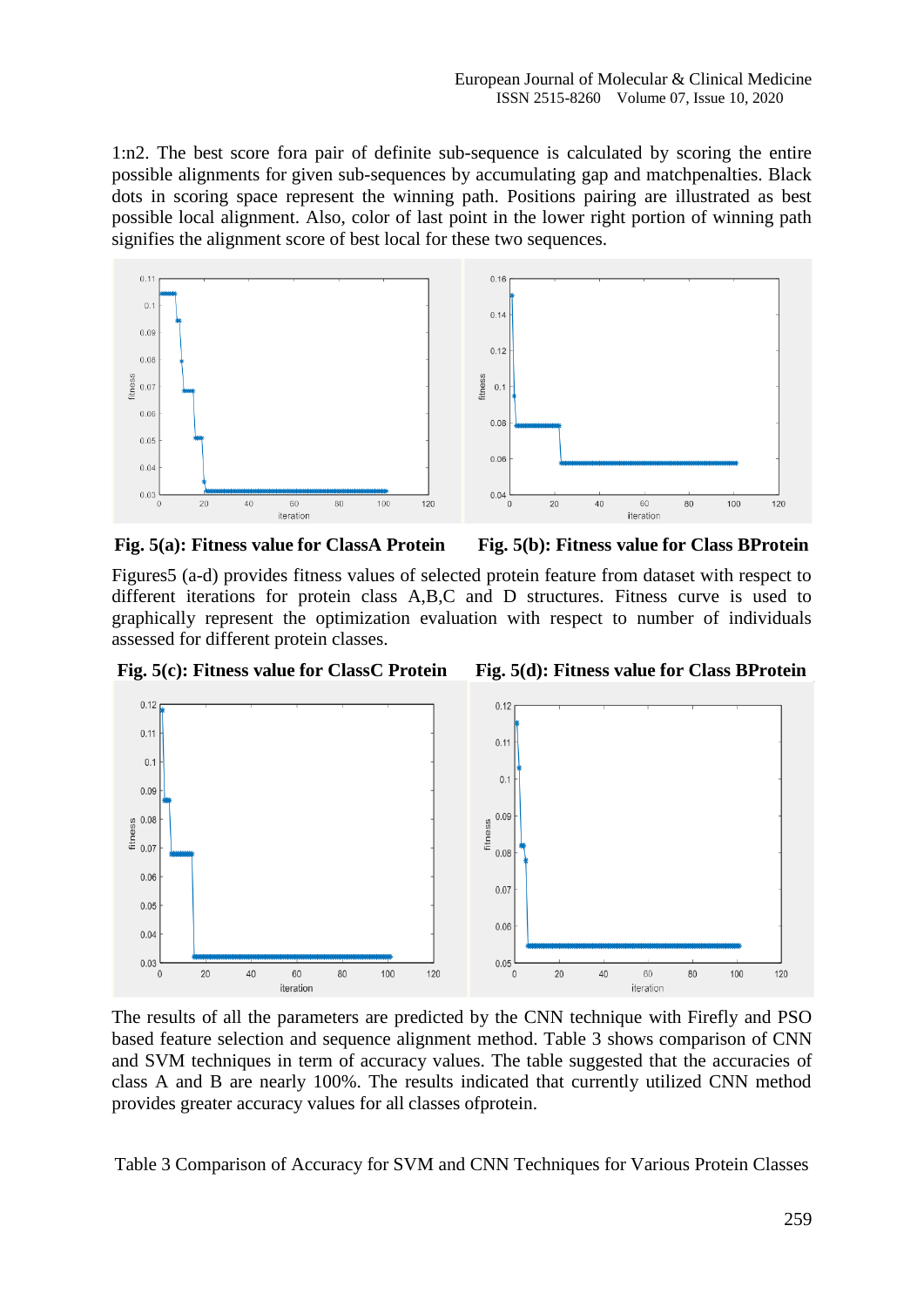| European Journal of Molecular & Clinical Medicine |  |
|---------------------------------------------------|--|
| ISSN 2515-8260 Volume 07, Issue 10, 2020          |  |

|                |                        | Accuracy $(\%)$ |            |  |
|----------------|------------------------|-----------------|------------|--|
| Sr. No.        | Classes                | <b>SVM</b>      | <b>CNN</b> |  |
|                | All $\alpha(A)$        | 99.77           | 99.96      |  |
| $\overline{2}$ | All $\beta$ (B)        | 99.77           | 99.81      |  |
| 3              | $\alpha$ + $\beta$ (C) | 85.09           | 98.59      |  |
| 4              | $\alpha/\beta$ (D)     | 78.64           | 99.32      |  |

Table 4 provides a comparison of CNN and SVM techniques in term of sensitivity values. The table suggested that the sensitivity of class A and B are nearly 100%. The results indicated that currently utilized CNN method provides greater sensitivity values for all classes of protein.

Table 4 Comparison of Sensitivity for SVM and CNN Techniques for Various Protein Classes

|                |                        | Sensitivity (%) |            |  |
|----------------|------------------------|-----------------|------------|--|
| Sr. No.        | Classes                | <b>SVM</b>      | <b>CNN</b> |  |
| 11             | All $\alpha(A)$        | 99.77           | 100        |  |
| $\overline{2}$ | All $\beta$ (B)        | 99.77           | 99.81      |  |
| $\beta$        | $\alpha$ + $\beta$ (C) | 85.09           | 97.22      |  |
| $\overline{A}$ | $\alpha/\beta$ (D)     | 78.64           | 98.41      |  |

Table 5 provides a comparison of CNN and SVM techniques in term of specificity values. The table suggested that the specificity of class A and B, and C are 100% for CNN technique. The results indicated that currently utilized CNN method provides greater specificity values for all classes of protein

Table 5 Comparison of Specificity for SVM and CNN Techniques for Various Protein Classes

|                |                        | Specificity (%) |            |  |
|----------------|------------------------|-----------------|------------|--|
| Sr. No.        | Classes                | <b>SVM</b>      | <b>CNN</b> |  |
| 1              | All $\alpha(A)$        | 99.51           | 100        |  |
| $\overline{2}$ | All $\beta$ (B)        | 99.42           | 100        |  |
| $\beta$        | $\alpha$ + $\beta$ (C) | 94.59           | 100        |  |
| 4              | $\alpha/\beta$ (D)     | 95.45           | 95.65      |  |

Table 6 provides a comparison of CNN and SVM techniques in term of MCC values. The table suggested that the MCC values for class A and Bare nearly 100% for CNN technique. The results indicated that currently utilized CNN method provides greater MCC values for all classes of protein.

Table 6 Comparison of MCC Values for SVM and CNN Techniques for Various Protein Classes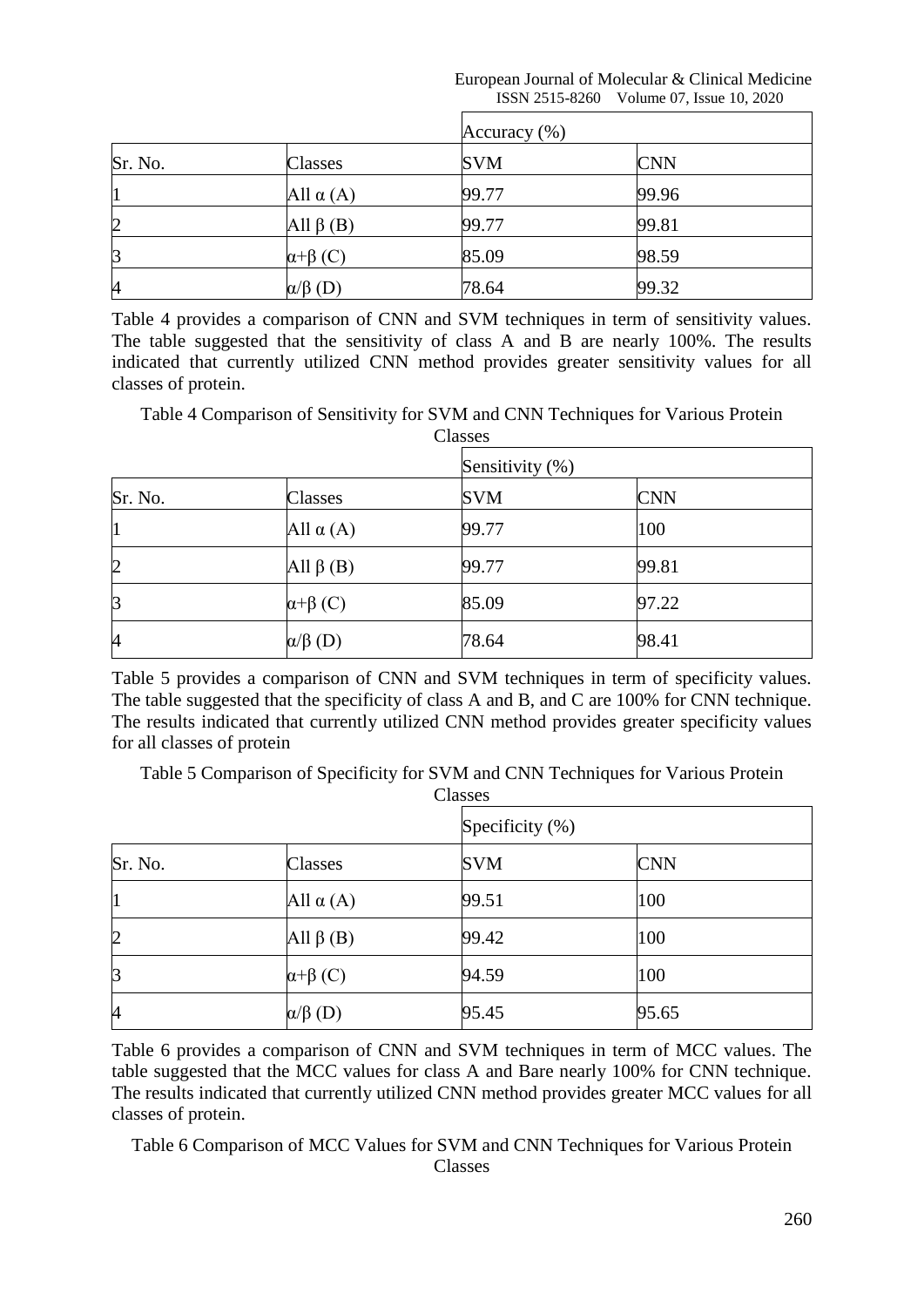European Journal of Molecular & Clinical Medicine ISSN 2515-8260 Volume 07, Issue 10, 2020

| Sr. No.        | Classes                | MCC%       |            |  |
|----------------|------------------------|------------|------------|--|
|                |                        | <b>SVM</b> | <b>CNN</b> |  |
| 11             | All $\alpha(A)$        | 98.93      | 99.12      |  |
| $\overline{2}$ | All $\beta$ (B)        | 98.77      | 99.05      |  |
| $\mathsf B$    | $\alpha$ + $\beta$ (C) | 79.63      | 97.22      |  |
| $\overline{A}$ | $\alpha/\beta$ (D)     | 75.10      | 98.62      |  |



Fig. 6 Comparison of Difference performance Parameters for Various Protein Classes

Figure 6 combines all the results of tables 2-5 and provides the values of different performance parameters like accuracy, sensitivity, specificity and MCC calculated using CNN technique on 25PDB dataset for different protein structural classes A, B, C, and D.



Fig. 7 Comparison of Accuracy Parameters for SVM and CNN Techniques

Figure 7 provides a comparison of accuracy values using SVM and CNN techniques for protein structure classes A, B, C, and D. The results indicate that currently utilized CNN technique provides better results in terms of accuracy.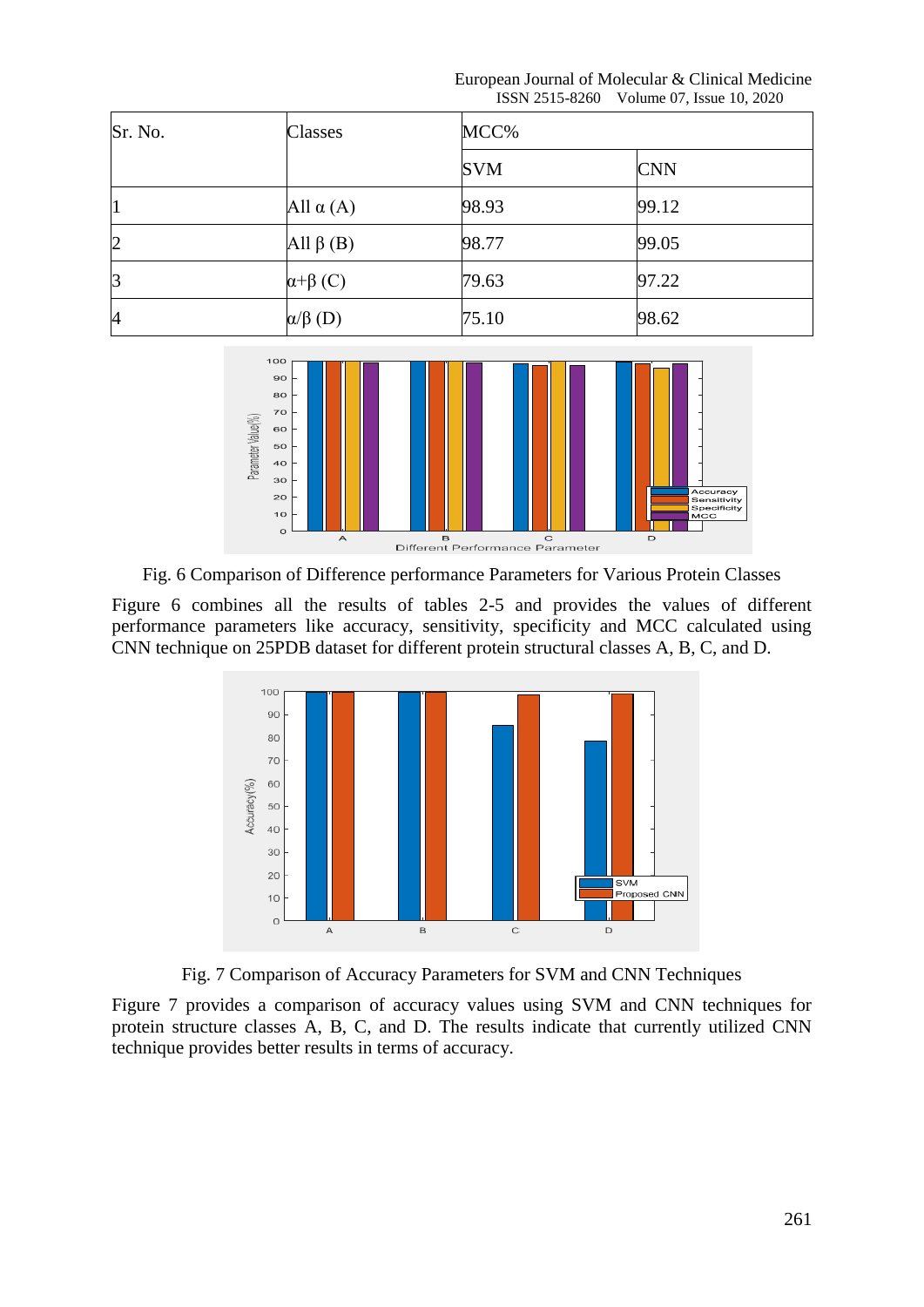

Fig. 8: Comparison of Sensitivity with SVM and CNN methods for various protein classes

Figure 8 provides a comparison of sensitivity values using SVM and CNN techniques for protein structure classes A, B, C, and D. The results indicate currently utilized CNN technique provides better results in terms ofsensitivity.



Fig. 9: Comparison of Specificity with SVM and CNN methods for various protein classes

Figure 9 provides a comparison of specificity values using SVM and CNN techniques for protein structure classes A, B, C, and D. The results indicate that currently utilized CNN technique provides better results in terms of specificity.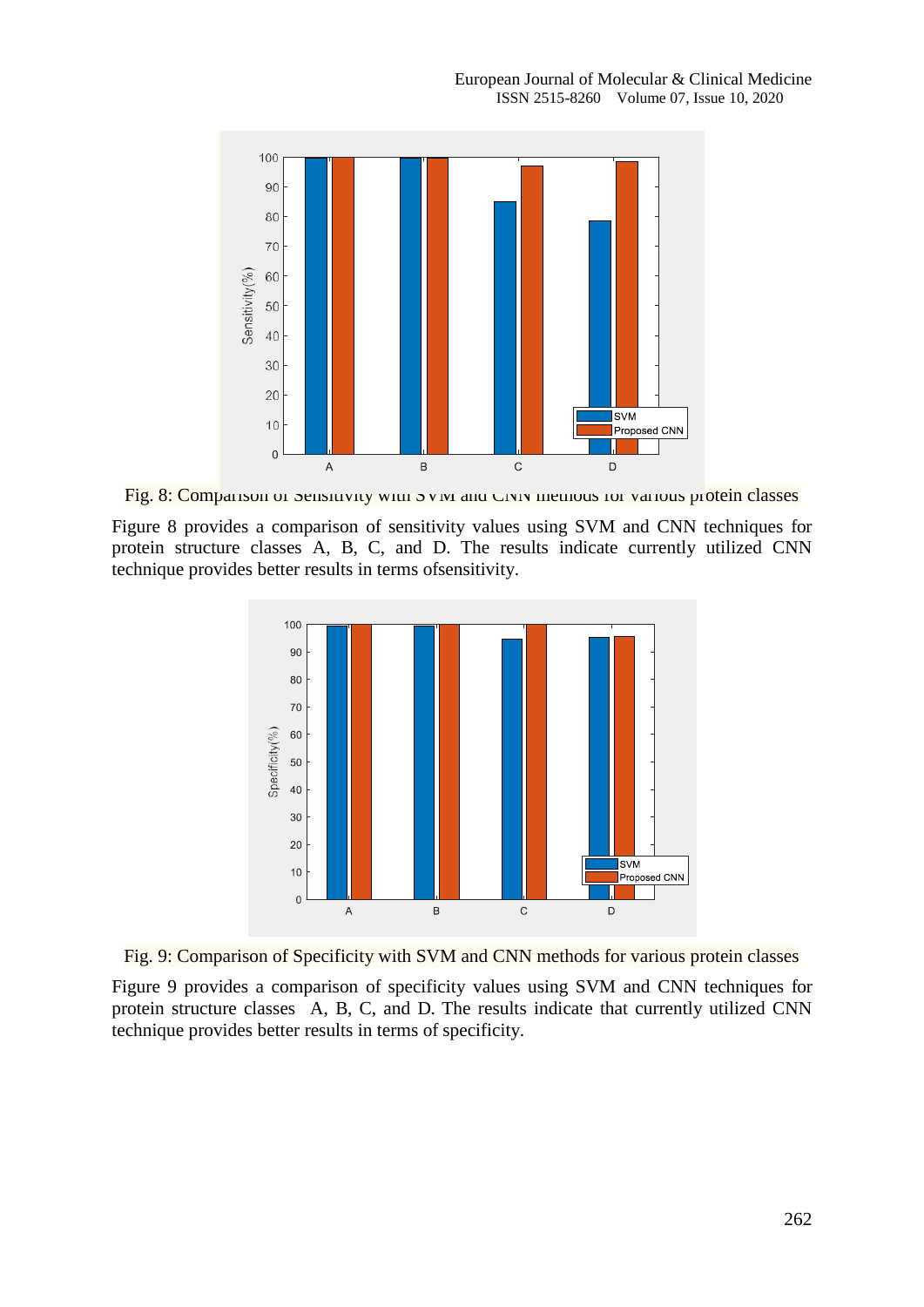

Fig. 10: Comparison of MCC with SVM and CNN methods for various protein classes

Figure 10 provides a comparison of MCC values using SVM and CNN techniques for protein structure classes A, B, C, and D. The results indicate that CNN technique provides better results in terms of MCC values.

|                                  | Accuracy $(\overline{\%})$ |                   |                  |                |  |
|----------------------------------|----------------------------|-------------------|------------------|----------------|--|
| Techniques                       | all-α                      | all- <sub>B</sub> | $\alpha + \beta$ | $\alpha/\beta$ |  |
| Normalized Lempel-Ziv-SVM        | 94.4                       | 83.3              | 83.5             | 73.2           |  |
| SVM classifier and the Jackknife | 93.7                       | 81.7              | 74.3             | 70.7           |  |
| Wrapper-SVM                      | 95.03                      | 81.26             | 83.24            | 77.55          |  |
| Double Layer SVM                 | 99.77                      | 99.77             | 85.09            | 78.64          |  |
| Presently utilized CNN technique | 99.96                      | 99.96             | 99.96            | 99.96          |  |

Table 6 Performance comparison of different methods on 25 PDB dataset

### **4.CONCLUSION**

Sub-cellular localization of protein structure is attempted by numerous researchers by using several techniques of deep learning and machine learning. In present study deep learning technique of CNN is utilized as a classifier which is compared with SVM with respect to accuracy, specificity, sensitivity, and MCC values for all four classes of protein. The accuracy of CNN classifier is much higher than SVM classifier. Clustering is performed using K- mean algorithm. A Hybrid PSO-Firefly algorithm is used for feature extraction of various classes of protein. 25 PDB dataset is used to analyze the protein structure in terms of various performance parameters. Also, scoring spaces and fitness values are evaluated for different classes ofprotein.

### **5.REFERENCES**

- [1] Michael V. Boland, Mia K. Markey, and Robert F. Murphy. "Automated Recognition of Patterns Characteristic of Subcellular Structures in Fluorescence Microscopy Images". Cytometry 33:366–375(1998)
- [2] Michael V. Boland and Robert F. Murphy A Neural "Network Classifier Capable of Recognizing the Patterns of all Major Subcellular Structures in Fluorescence Microscope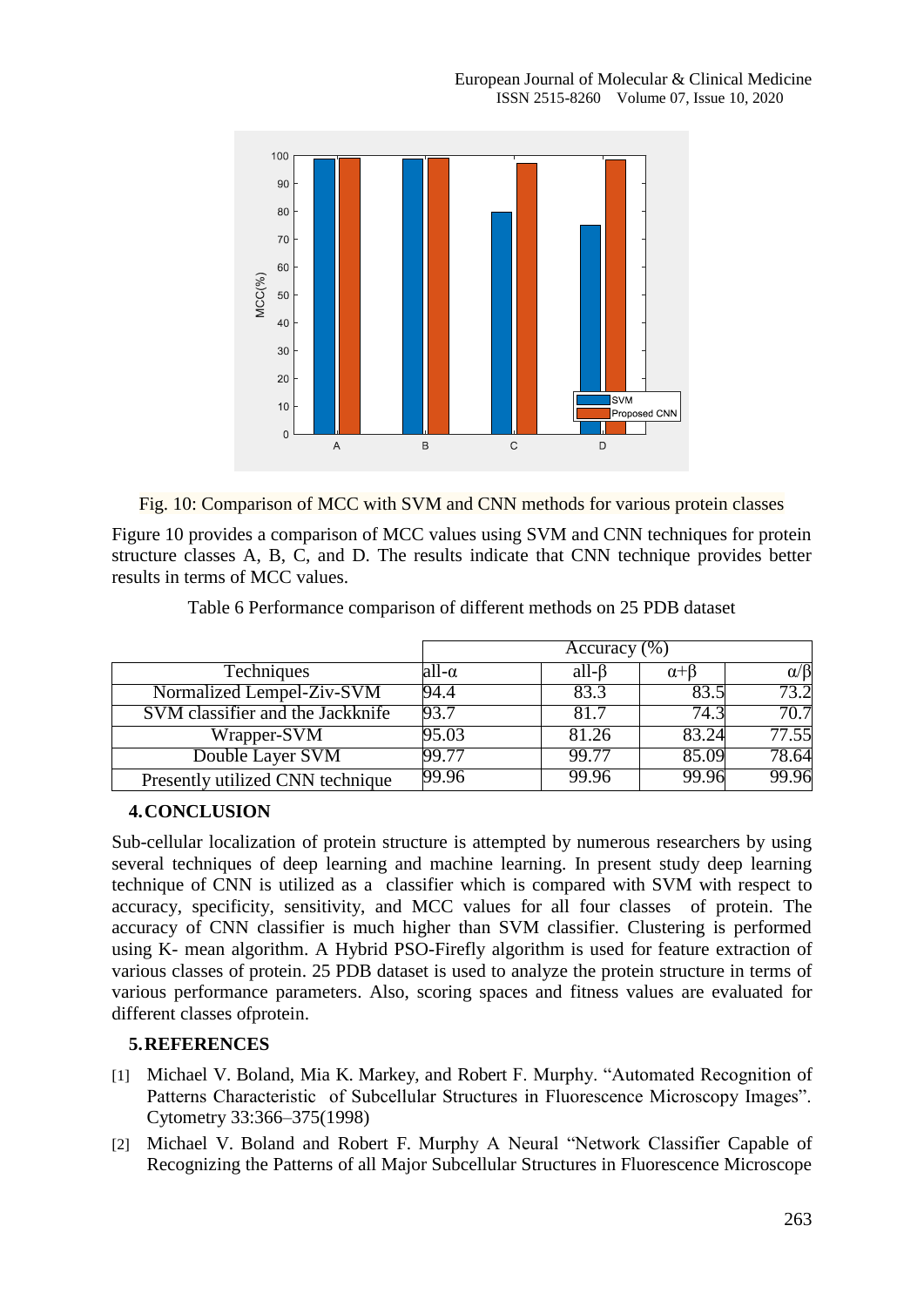Images of HeLa Cells". (2001)BIOINFORMATICS.

- Vol 17 no 12 2001 Pages 1213-1223
- [3] Amina Chebira, Yann Barbotin, Charles Jackson, Thomas Merryman, Gowri Srinivasa1, Robert F Murphy and Jelena Kovacevic. "A multiresolution approach to automated classification of protein subcellular location images", BMC Bioinformatics 2007,8:210
- [4] Kai Huang and Robert F Murphy. "Boosting accuracy of automated classification of fluorescence microscope images for location proteomics". BMC Bioinformatics 2004,5:78
- [5] Loris Nanni, Alessandra Lumini. "A reliable method for cell phenotype image classification". Artificial Intelligence in Medicine (2008) 43,87-97
- [6] Geert Litjens, Thijs Kooi, BabakEhteshamiBejnordi, Arnaud ArindraAdiyosoSetio, Francesco Ciompi, Mohsen Ghafoorian, Jeroen A.W.M. Vander Laak, Bram Van Ginneken, Clara I. Sánchez. "A survey on deep learning in medical image analysis". Medical Image Analysis, 42 (2017),60–88.
- [7] Oren Z Kraus, Ben T Grys, Jimmy Ba1, Yolanda Chong, Brendan J Frey, Charles Boone & Brenda J Andrews. "Automated analysis of high-content microscopy data with deep learning." Mol Syst Biol. (2017) 13:924
- [8] TanelParnamaa, Leopold Parts. "Accurate classification of protein subcellular localization from high throughput microscopy images using deep learning". G3:Genes|Genomics|Genetics (2017).
- [9] KaisaLiimatainen, Mira Valkonen, LeenaLatonen, PekkaRuusuvuori. "Cell organelle classification with fully convolutional neural networks". 1st Conference on Medical Imaging with Deep Learning (MIDL 2018), Amsterdam, TheNetherlands.
- [10] Mengli Xiao, Xiaotong Shen, Wei Pan. "Application of deep convolutional neural networks in classification of protein subcellular localization with microscopy images" Genet. Epidemiol. 2019;1–12.
- [11] Alexander Kensert, Philip J. Harrison, and Ola Spjuth. "Transfer Learning with Deep Convolutional Neural Networks for Classifying Cellular Morphological Changes". SLAS Discovery (2019) Vol.24(4).
- [12] R. H. Garrett, C. M. Grisham, Biochemistry, 6th Edition, Cengage Learning, Boston, MA, US,2017.
- [13] D. L. Nelson, M. M. Cox, Principles of Biochemistry, seventh Edition, W. H. Freeman and Company, One New York Plaza, New York, NY, USA,2017.
- [14] B. Alberts, A. D. Johnson, J. Lewis, D. Morgan, M. Ra\_, K. Roberts, P. Walter, Molecular Biology of the Cell, 6th Edition, GarlandScience,
- Third Avenue, New York, NY, US, 2014.
- [15] N. Jana, S. Das, J. Sil, A Metaheuristic Approach to Protein Structure Prediction: Algorithms and Insights from Fitness Landscape Analysis, Vol. 31 of Emergence, Complexity and Computation, Springer International Publishing, Cham, Switzerland, 2018. doi:10.1007/978-3-319-74775-0.
- [16] Xin-She Yang, "Firefly algorithm, stochastic test functions and design optimization", *International Journal of Bio-Inspired Computation archive*, vol. 2, no. 2, March2010.
- [17] NadhirahAli, *et al.*, "A Review of Firefly Algorithm", *ARPN Journal of Engineering and Applied Sciences*, vol. 9, no. 10, October 2014 ISSN1819-6608.
- [18] Bin Wang, *et al.*, "A modified firefly algorithm based on light intensity difference". *Journal of Combinatorial Optimization*, April 2016, vol. 31, no. 3, pp.1045-1060.
- [19] Mengli Xiao, Xiaotong Shen, Wei Pan. "Application of deep convolutional neural networks in classification of protein subcellular localization with microscopy images" Genet. Epidemiol.2019;1–12.